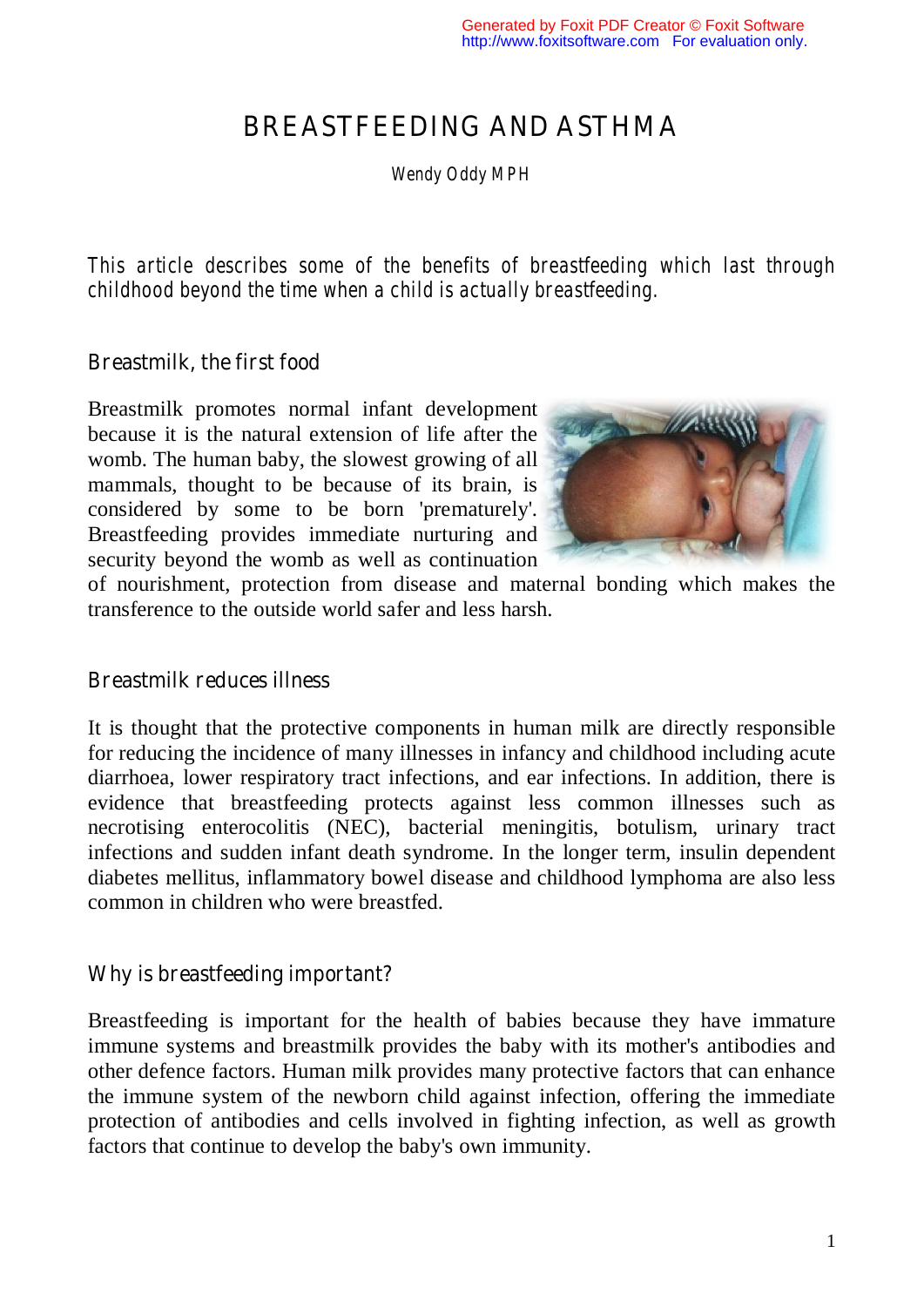The antibodies in breastmilk are important in the protection against infection because they are directed against bacteria, fungi, viruses and other antigenic substances to which the mother has been recently exposed. In addition, mother's milk contains lactoferrin that has an anti-inflammatory action; lysozyme that attacks the walls of certain bacteria; oligosaccharides (complex sugars) that prevent binding of toxic substances to the cells lining the airway and fats that have an antibacterial action. As well, breastmilk contains a number of specific factors that promote growth and maturation of the baby's immune system. Thus breastfeeding provides health benefits for all infants in ways that infant formula cannot.

#### What is the risk of asthma?

Asthma is the leading cause of hospitalisation in Australian children and its prevalence is increasing. Susceptibility to asthma is influenced by events occurring early in life and reported risk factors include being male, being born with a low birthweight or preterm, young maternal age, maternal smoking and exposure to house dust mite or pollen. Breastfeeding as a protective factor for asthma has been the subject of controversy for many years, with recent publications reporting either protection or no effect of breastfeeding.

Furthermore, early exposure to respiratory infections may protect against asthma whereas some infections may be a definite risk. Breastfeeding protects against infection in infants, but this protection has not been consistently demonstrated. Differences in research design and analytic methods have complicated the interpretation of many studies. Also researchers need to take into account other factors in the lives of their subjects that might affect their results, for example, women in Australia who breastfeed tend to be better educated and have higher incomes.

#### The Western Australian Pregnancy Cohort Study

Because of the controversy in the literature an epidemiological prospective cohort study was necessary. This is a type of study that looks at the determinants of disease in defined populations and collects information as it happens in a group of babies and children, rather than looking back at what has happened in the past. This way the researchers could follow children from birth throughout the first years of life and collect accurate information on early infant feeding, respiratory tract illness and asthma later in childhood. Just such a study existed at the TVW Telethon Institute for Child Health Research and was known as the Western Australian Pregnancy Cohort Study. A total of 2,979 children were enrolled by 18 weeks of pregnancy (ie before birth) and 2,602 children remained in the study at six years of age.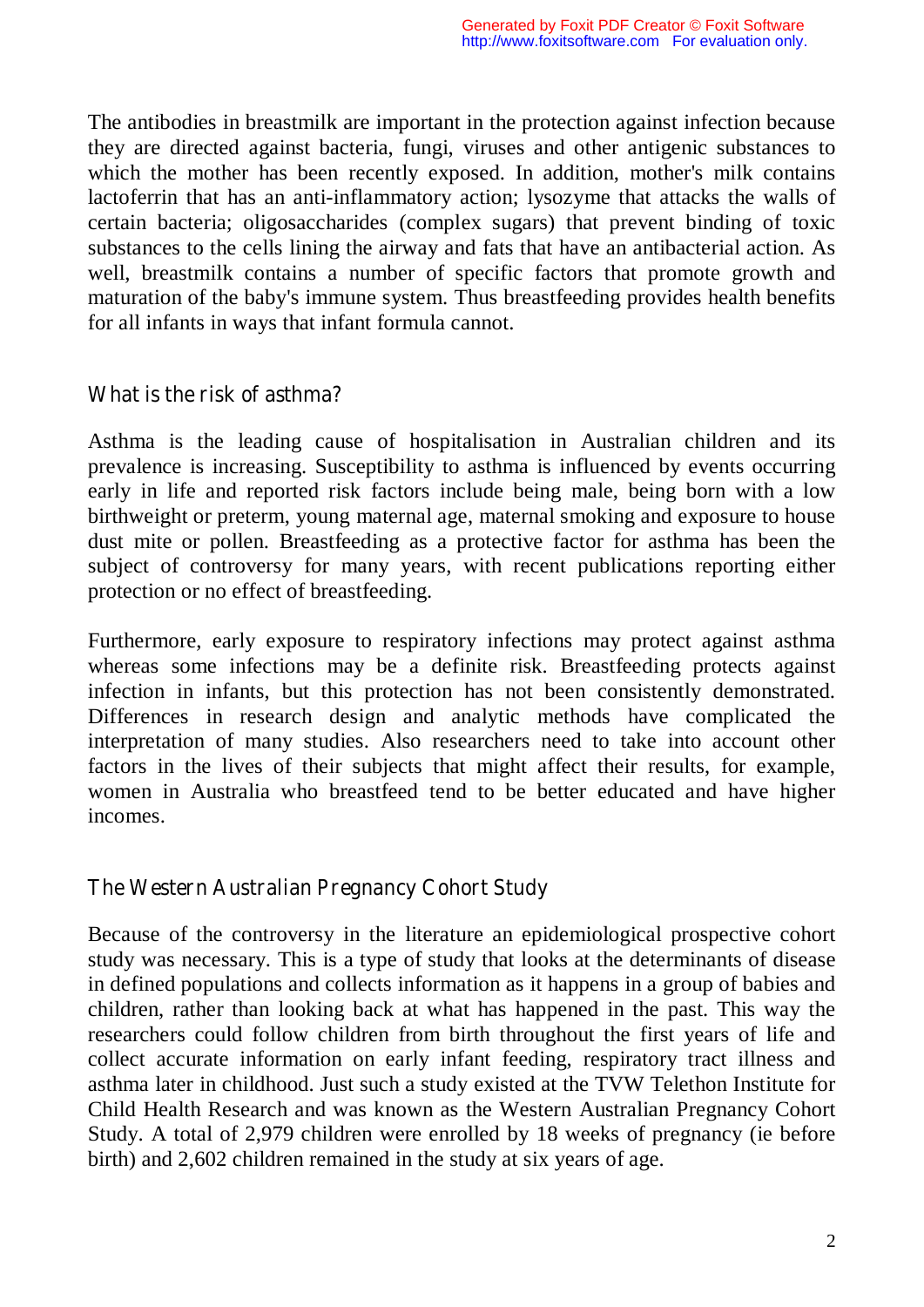Because asthma in children is complex it must be defined carefully. Our definitions of asthma at six years of age included current asthma diagnosed by a doctor, wheeze and sleep disturbance due to wheeze. A child was considered to be atopic (allergic) if the result of a skin prick test to common environmental allergens was positive. Asthma was diagnosed in 31% of the children, 12% had wheezing severe enough to disturb sleep and 41% had a positive skin prick test.

Exposure to breastfeeding was measured in two ways - firstly, as the duration of any breastfeeding and secondly as the duration of exclusive breastfeeding. Exclusive breastfeeding was defined by the age that any non-human milk was introduced. Statistical analysis consistently indicated that the age other milk was introduced (duration of exclusive breastfeeding) was the more important factor, when both breastfeeding exposures were measured.

#### Breastfeeding protects against respiratory illness and asthma

The results of the Western Australian Pregnancy Cohort Study indicated that the introduction of infant formula before four months of age was significantly associated with an increased risk of lower respiratory tract illness and infections, ear infections, asthma and allergy. In addition, being male, being born at less than 37 weeks gestational age and any parental smoking were associated with an increased risk of asthma in children.

It appears that breastfeeding protects against asthma by protecting against respiratory tract illness and infection. An interesting yet disturbing finding of our research is that a child is more likely to be hospitalised in the first five years of life if infant formula is introduced before four months of age. This was true for any respiratory tract illness or infection including bronchiolitis, the need for grommets for recurrent ear infections and asthma.

An infant's first food is likely to be the most significant environmental exposure in the first few months of life. Other studies have shown protection by breastfeeding against gastrointestinal illness and many other diseases. As demonstrated in our studies, mother's milk in the newborn period provides significant protection against respiratory tract disease in infancy and childhood. Breastfeeding provides subtle and not-so-subtle protection against infections which may ultimately affect the child's asthma risk.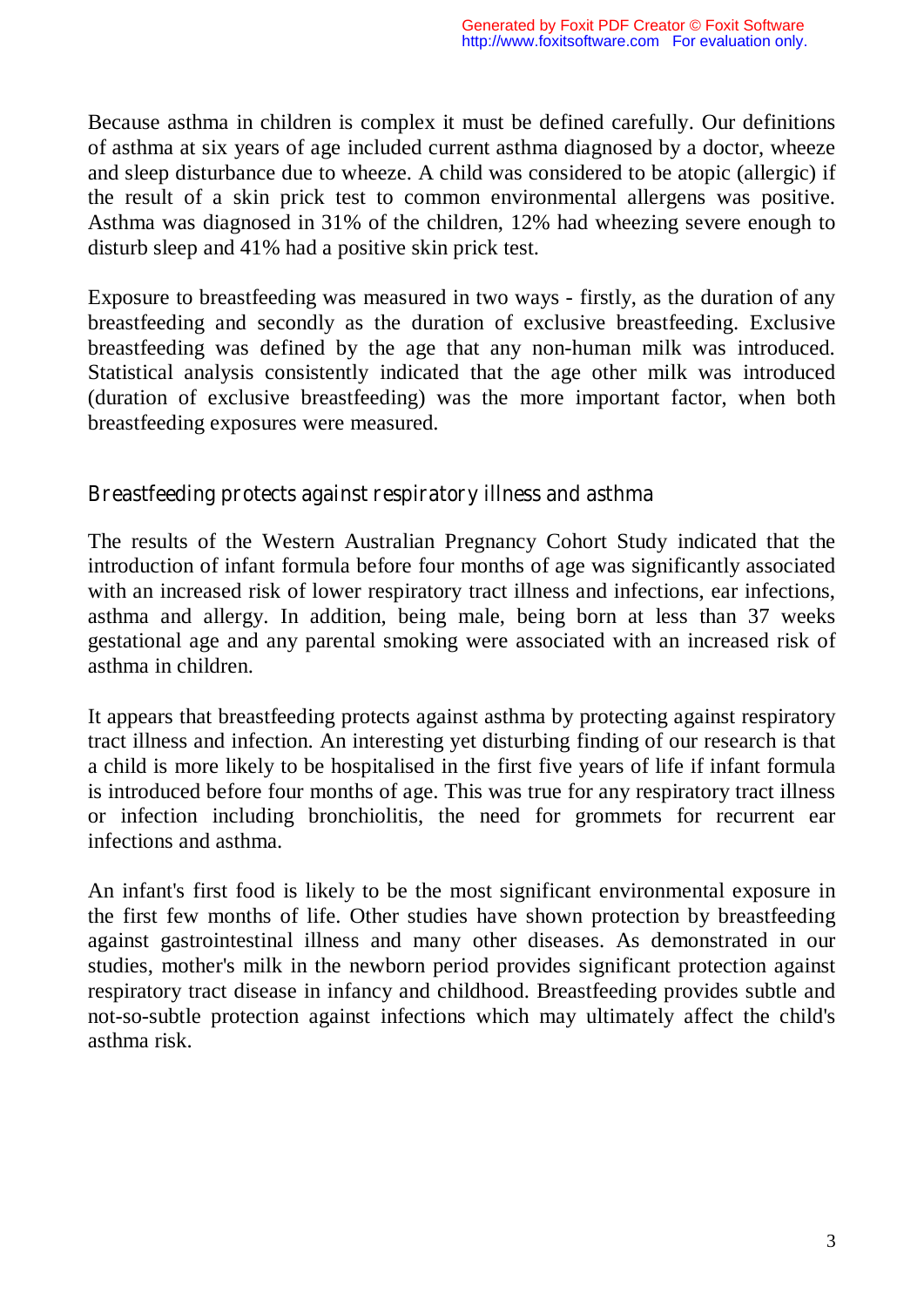#### How does breastfeeding protect against respiratory illness and subsequent asthma?

The question of how breastfeeding protects is complex, due to the immunologic and other nutritional benefits in the milk. The lungs may be protected in a number of ways. Because small droplets of milk naturally enter the baby's airways and lungs during feeding, antibodies and other protective factors in the milk are delivered to the respiratory tract and protect against respiratory infection. Indeed, stomach contents of breastfed infants have antibacterial and antiviral activity, possibly as a result of breakdown of the milk fat in the infant's stomach, which produces free fatty acids. These fatty acids in breastmilk have a protective effect that reduces the risk of infection in the lungs.

Specific components in human milk may promote maturation of the immune system. There are large numbers of active white cells (the cells that fight infection) and these release biologically active chemicals into the digestive system and surrounding tissues, which influence the developing immune system. Of note is that exclusively breastfed babies have significantly larger thymus glands during infancy than babies fed infant formula. The thymus gland sits above the heart and is the primary central gland of the immune system in a baby, so the difference in size of this gland is likely to have significant effects upon the development of an optimal immune system.

Furthermore, lung development is aided by growth factors in human milk. The specific biologically active factors in mother's milk promote airway and lung growth in the infant and hence indirectly protect against wheeze, the major symptom of asthma.

## Diet and asthma

With respect to the functioning of the immune system, there is growing interest in the role of certain dietary fat components. These are more commonly known as the omega-3 fatty acids. The fact that human milk is rich in omega-3 fatty acids and infant formula is not, is cause for concern. The omega-3 fatty acids are also found in fish oils and these are required in important metabolic pathways in the body when it mounts an inflammatory response.

It is interesting that children who eat fresh fish at least once a week are less likely to experience asthma. Furthermore, a lactating mother can transfer additional nutrients to her baby through her milk if she eats plenty of fresh fish (preferably oily fish such as mullet, salmon and tuna) or other foods high in the omega-3 fatty acids, such as linseed, sunflower and almonds. Also very valuable in this context are foods with antioxidant nutrients (vitamins C and E, zinc, selenium) such as fresh fruit,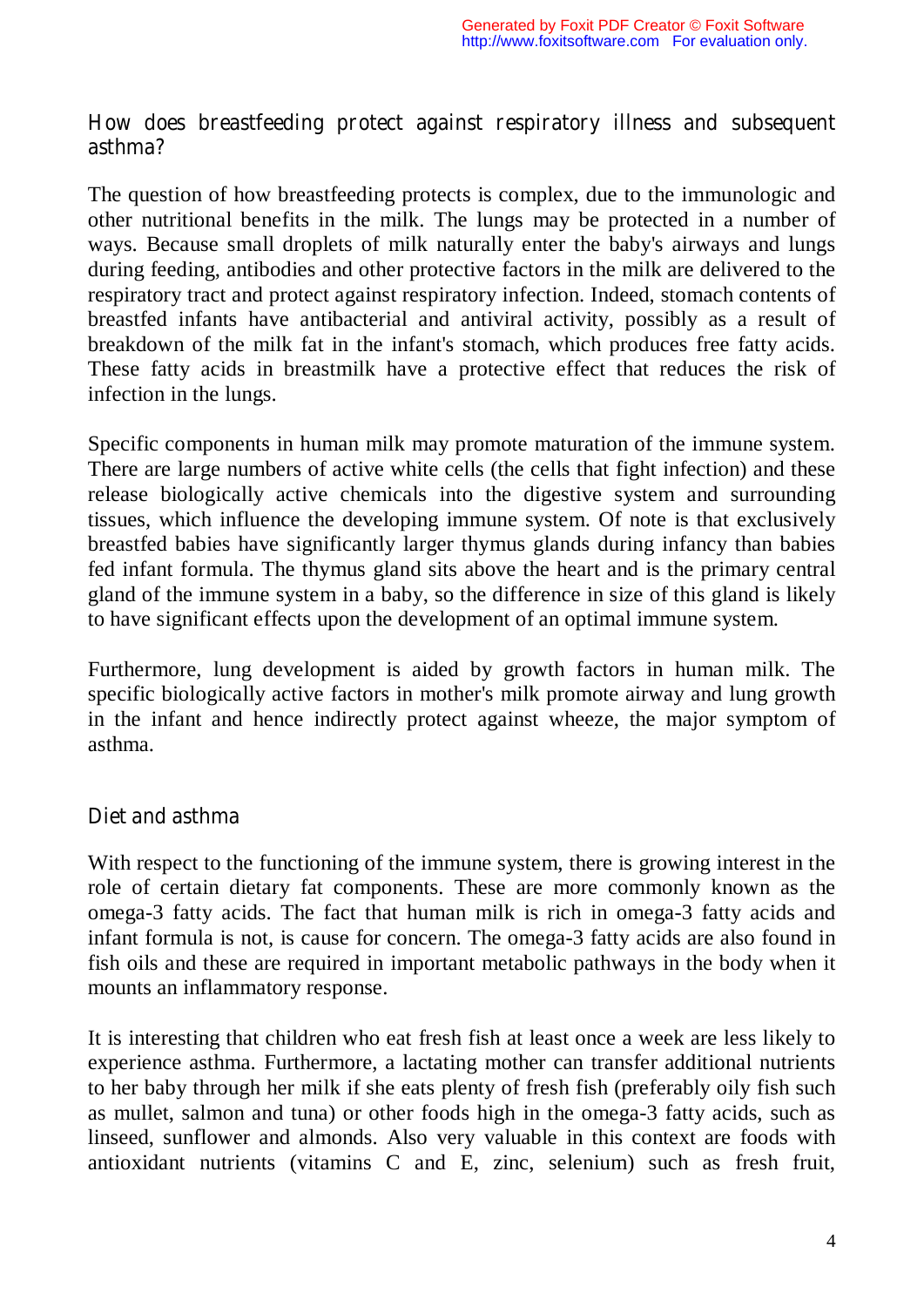vegetables, whole grains and legumes. A mother's diet should be varied and the balance should not be compromised in favour of any one food group.

#### Rates of breastfeeding

In Australia, rates of breastfeeding are better than some other developed countries with 58% of babies breastfed at four months. In the United States, rates are 60% at three months and 20% at six months, and in the UK just 25% of babies are breastfed at four months. Although Australian rates are better than others they are far from ideal. In Scandinavian countries up to 80% of babies are breastfed at three months of age, suggesting that if sufficient resources are invested in breastfeeding public health promotion programs, rates can increase.

A number of complex factors are involved in the low rates of breastfeeding, including a consistent association between maternal smoking and shorter duration of breastfeeding, hospital practices of separation of mother and baby and early introduction of complementary feeding with infant formula. There is evidence too, to suggest that fathers play an important role in the breastfeeding decision and that intended duration of breastfeeding is a strong predictor of actual duration. It is of major concern that downward trends in breastfeeding have occurred in developing countries, especially in urban regions, where infant formula feeding in early life is particularly risky healthwise.

## A public health perspective

Breastmilk is specifically suited to the needs of human babies and it is known that breastmilk substitutes increase the risk of illness in children. From a public health perspective, it is important for mothers to know about the long-term health effects of breastfeeding and that the benefits for the child last well beyond the breastfeeding period. In the year 2000, Australia's goals in this area are to achieve 90% breastfeeding on discharge from hospital, 60% fully breastfed at three months of age and 50% fully breastfed at six months of age.

Achieving these goals will require the continuing wide promotion of breastfeeding and the further implementation of strategies to support all women. Strategies should include the provision of facilities for breastfeeding mothers in the workplace, flexible work options and a breastfeeding policy in the workplace. Public health strategies which actively involve local health care agencies in the further promotion of breastfeeding could help protect the majority of babies from early exposure to infant formula feeds, and provide support for all mothers who choose to breastfeed.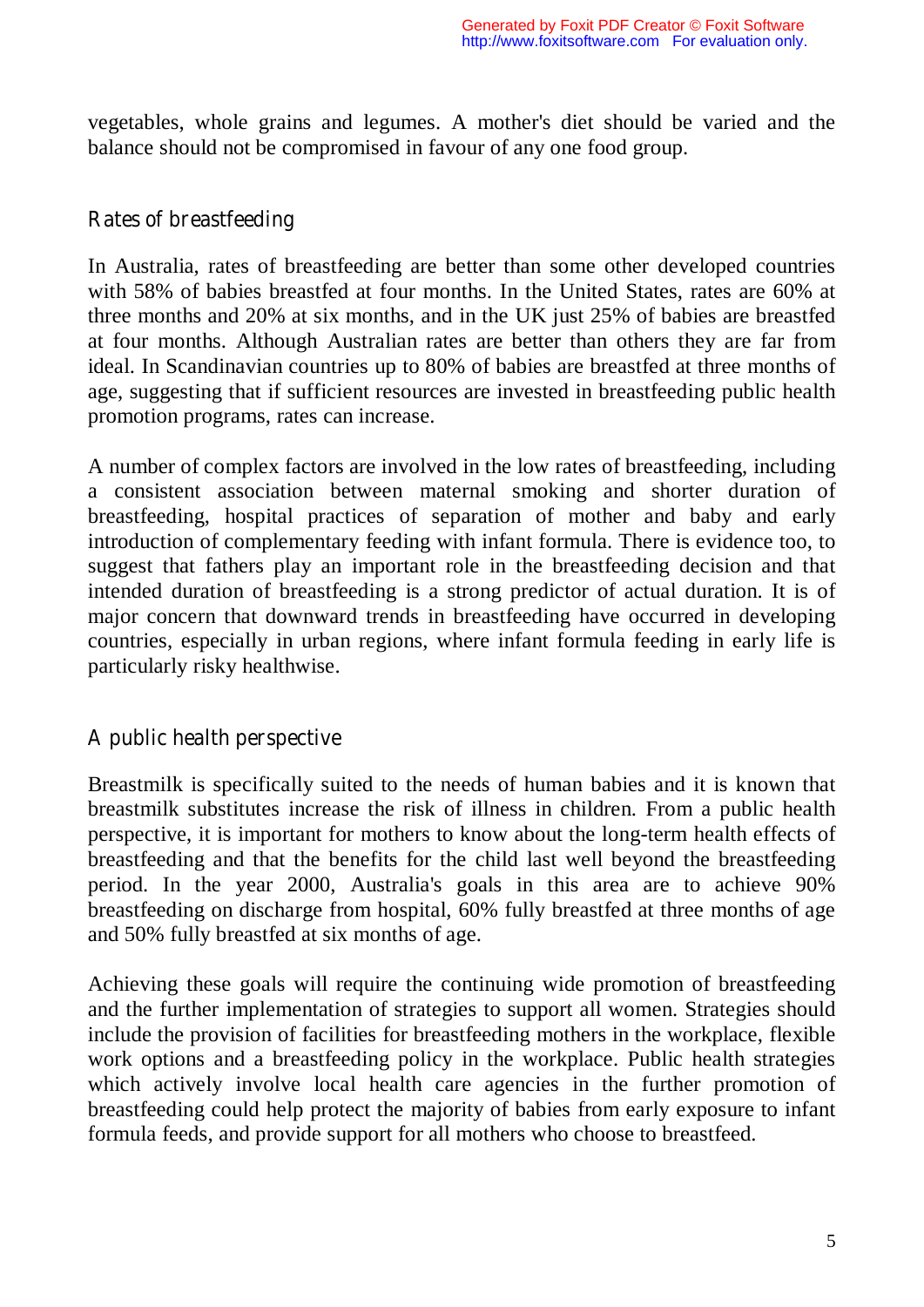There is increasing evidence of the role of early infant diet in the prevention of systemic and allergic illnesses, such as asthma, throughout childhood. Reaching the Australian goals for breastfeeding rates will bring improvements in infant and child health, benefits for the environment and economical benefits for families and within the community.

#### **Acknowledgments**

I would like to extend my sincere thanks to the staff and investigators of the Western Australian Pregnancy Cohort Study without whom this research would not have been possible, and to the West Australian Health Promotion Foundation for their support of the research.

## About the author

Wendy Oddy is a West Australian Health Promotion Research (PhD) Scholar and Senior Research Officer at the TVW Telethon Institute for Child Health Research, University of Western Australia. She has a Bachelor of Applied Science in Nutrition and a Masters of Public Health with a background in public health nutrition and research. Her findings that the early introduction of infant formula is a significant risk factor for asthma have created much interest both nationally and internationally.

## **References**

- 1. Jelliffe DB, Jelliffe PEF. Human milk in the modern world: psychological, nutritional and economic significance. Oxford,: Oxford University Press, 1978.
- 2. Jones CA. Intrauterine environment and fetal allergic sensitization. Clinical and Experimental Allergy 1998;28:655-659.
- 3. Palmer G. The Politics of Breastfeeding. London: Pandora Press, 1988.
- 4. Wilson AC, Stewart Forsyth J, Greene SA, Irvine L, Hau C, Howie PW. Relation of infant diet to childhood health: seven year follow up of cohort of children in Dundee infant feeding study. British Medical Journal 1998;316:21- 25.
- 5. Wright AL, Bauer M, Naylor A, Sutcliffe E, Clark L. Increasing breastfeeding rates to reduce infant illness at the community level. Pediatrics 1998;101(5):837- 844.
- 6. Nafstad P, Kongerud J, Botten G, Hagen JA, Jaakkola JJK. The role of passive smoking in the development of bronchial obstruction during the first 2 years of life. Epidemiology 1997;8:293-297.
- 7. Duncan B, Ey J, Holberg CJ, Wright AL, Martinez FD, Taussig LM. Exclusive Breast-Feeding for at Least 4 Months Protects Against Otitis Media. Pediatrics 1993;91(5):867-872.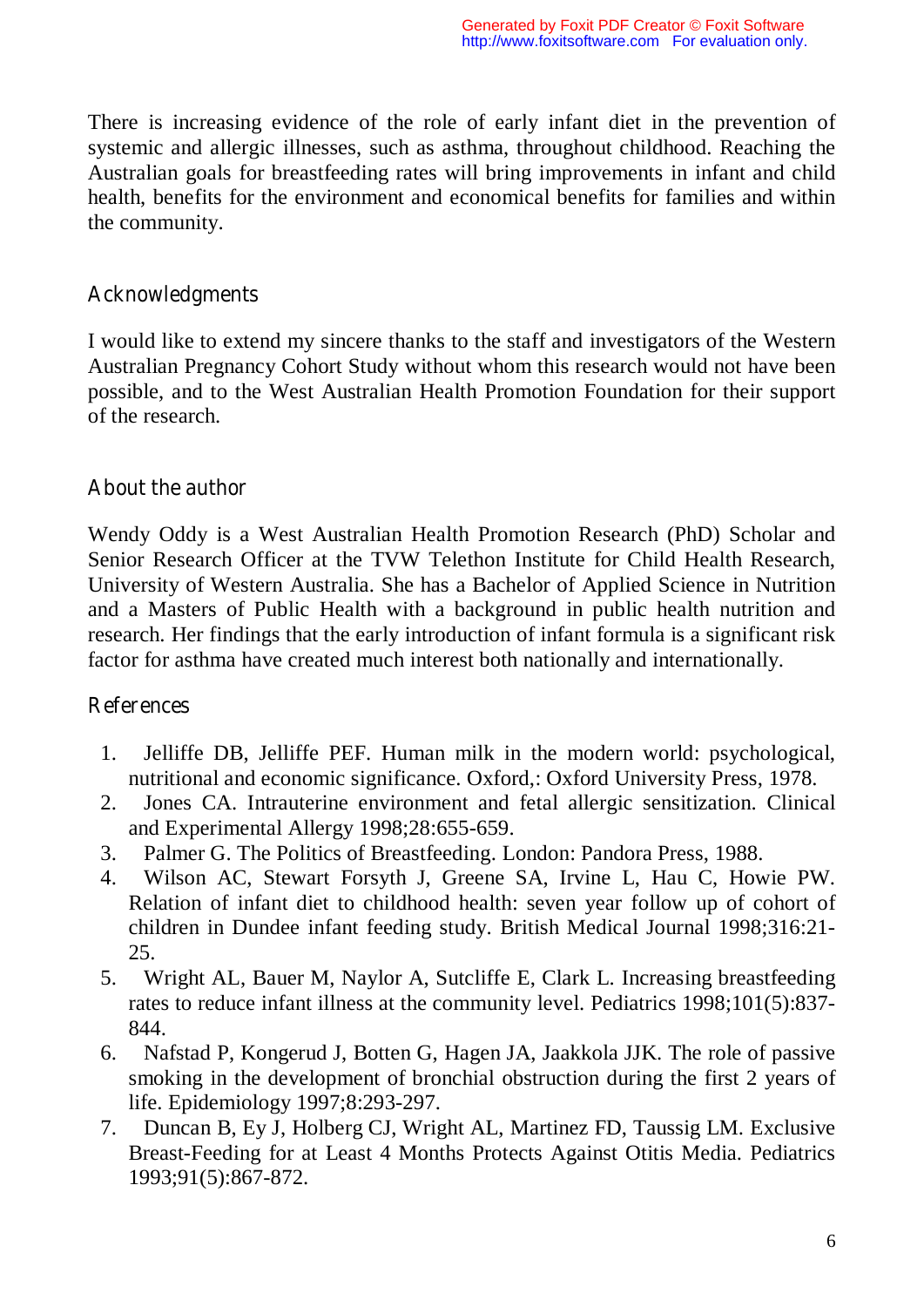- 8. Hanson LA. Breastfeeding provides passive and likely longlasting active immunity [Review]. Annals of Allergy, Asthma and Immunology 1998;81:523- 537.
- 9. Wold AE, Adlerberth I. Does breastfeeding affect the infant's immune responsiveness? Acta Paediatrica 1998;87:19-22.
- 10. Xanthou M, Bines J, Walker WA. Human milk and intestinal host defense in newborns: an update. Advances in Pediatrics 1995;42:171-208.
- 11. Xanthou M. Immune protection of human milk. Biology of the Neonate 1998;74:121-133.
- 12. Wilson CB, Lewis DB, Penix LA. The physiologic immunodeficiency of immaturity. In: Stiehm ER, ed. Immunologic Disorders of Infants and Children. Philadelphia: Saunders, 1996:253-295.
- 13. Hamosh M. Protective functions of proteins and lipids in human milk [Review]. Biology of the Neonate 1998;74:163-176.
- 14. Peterson JA, Hamosh M, Scallan CD, et al. Milk fat globule glycoproteins in human milk and in gastric aspirates of mother's milk-fed preterm infants. Pediatric Research 1998;44(4):499-506.
- 15. Peat JK, Li J. Reversing the trend: Reducing the prevalence of asthma. The Journal of Allergy and Clinical Immunology 1999;103(1):1-10.
- 16. Robertson CF, Dalton MF, Peat JK, et al. Asthma and other atopic diseases in Australian children: Australian arm of the International Study of Asthma and Allergy in Childhood. Medical Journal of Australia 1998;168:434-438.
- 17. Saarinen UM, Kajosaari M. Breastfeeding as prophylaxis against atopic disease: prospective follow-up study until 17 years old. Lancet 1995;346:1065-9.
- 18. Tariq SM, Matthews SM, Hakim EA, Stevens M, Arshad SH, Hide DW. The prevalence of and risk factors for atopy in early childhood: a whole population birth cohort study. Journal of Allergy and Clinical Immunology 1998;101:587- 593.
- 19. Hide DW. The clinical expression of allergy in breastfed infants. Advances in Experimental Medicine and Biology 1991;310:475-480.
- 20. Juvonen P, Månsson M, Andersson C, Jakobsson I. Allergy development and macromolecular absorption in infants with different feeding regimens during the first three days of life. A three-year prospective follow-up. Acta Paediatrica 1996;85:1047-1052.
- 21. Strachan DP, Anderson HR, Johnston IDA. Breastfeeding as prophylaxis against atopic disease (letter). Lancet 1995;346:1714.
- 22. Howie PW, Forsyth JS, Ogston SA, Clark A, du V Florey C. Protective effect of breastfeeding against infection. British Medical Journal 1990;300:11-16.
- 23. Holberg CJ, Wright AL, Martinez FD, et al. Risk Factors for Respiratory Syncytial Virus-associated Lower Respiratory Tract Illness in the First Year of Life. American ournal of Epidemiology 1991;133:1135-1151.
- 24. Beaudry M, Dufour R, Marcoux S. Relation between infant feeding and infections during the first six months of life. Journal of Pediatrics 1995;126:191- 197.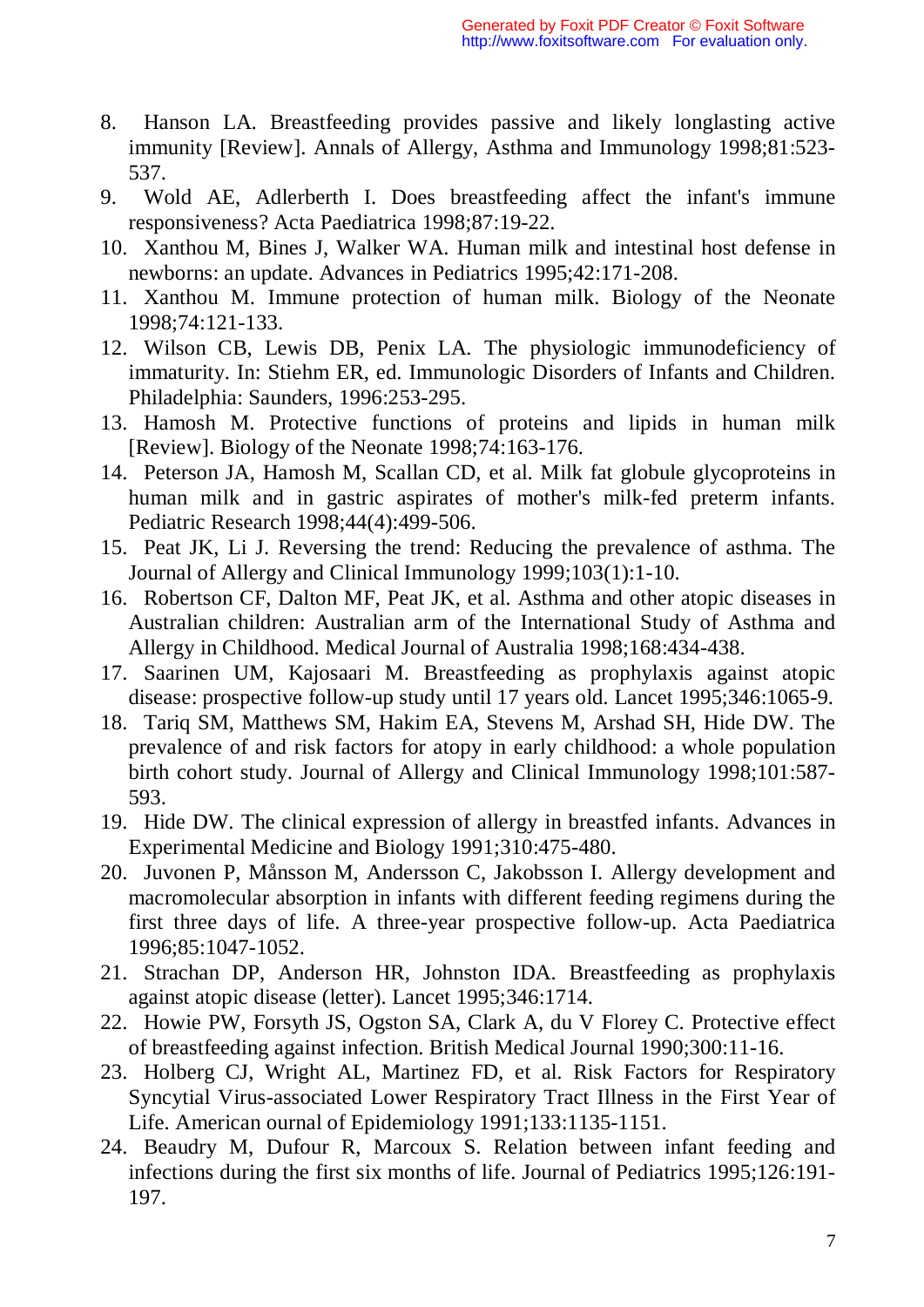- 25. Nafsted P, Jaakola JJ, Hagen JA, Botten G, Kongerud J. Breastfeeding, maternal smoking and lower respiratory tract infections. European Respiratory Journal 1996;9(12):2623-2639.
- 26. Cushing AH, Samet JM, Lambert WE, et al. Breastfeeding reduces risk of respiratory illness in infants. American Journal of Epidemiology 1998;147(9):863-870.
- 27. Paine R, Coble RJ. Breast feeding and infant health in a rural US community. American Journal of Diseases in Childhood 1982;136:36-38.
- 28. Taylor B, Wadsworth J, Golding Jea. Breast feeding, bronchitis, and admissions for lower respiratory illness and gastroenteritis during the first five years of life. Lancet 1982;1:1227-1229.
- 29. Scott JA, Binns CW. Factors associated with the initiation and duration of breastfeeding: a review of the literature. Australian Journal of Nutrition and Dietetics 1998;55(2):51-61.
- 30. Newnham JP, Evans SF, Michael CA, Stanley FJ, Landau LI. Effects of frequent ultrasound during pregnancy: a randomised controlled trial. Lancet 1993;342:887-891.
- 31. Hanson LÅ, Hahn-Zoric M, Wiedermann U, et al. Early dietary influence on later immunocompetence. Nutrition Reviews 1996;54:S23-S30.
- 32. Pabst HF. Immunomodulation by breast-feeding. Pediatric Infectious Disease Journal 1997;16:991-995.
- 33. Isaacs CE, Kashyap S, Heird WC, Thormar H. Antiviral antibacterial lipids in human milk and infant formula feeds. Archives of Diseases in Childhood 1990;65:861-864.
- 34. Armand M, Hamosh M, Mehta NR, et al. Effect of human milk or formula on gastric function and fat digestion in the premature infant. Pediatric Research 1996;40:429-437.
- 35. Hasselbalch H, Jeppeson DL, Engelmann MDM, Michaelsen KF, Nielsen MB. Decreased thymus size in formula-fed infants compared with breastfed infants. Acta Paediatrica 1996;85:1029-1032.
- 36. Calder PC. Immunoregulatory and anti-inflammatory effects of n-3 polyunsaturated fatty acids. Brazilian Journal of Medical & Biological Research 1998;31(4):467-490.
- 37. Hodge L, Salome CM, Peat JK, Haby MM, Xuan W, Woolcock AJ. Consumption of oily fish and childhood asthma risk. Med J Australia 1996;164:137-40.
- 38. Grummer-Strawn LM. The effect of changes in population characteristics on breastfeeding trends in fifteen developing countries. International Journal of Epidemiology 1996;25:94-102.
- 39. Heinig MJ, Dewey KG. Health advantages of breast feeding for infants: a critical review. Nutrition Research Reviews 1996;9:89-110.
- 40. Raisler J, Alexander C, O'Campo P. Breast-feeding and infant illness: a doseresponse relationship? American Journal of Public Health 1999;89:25-30.